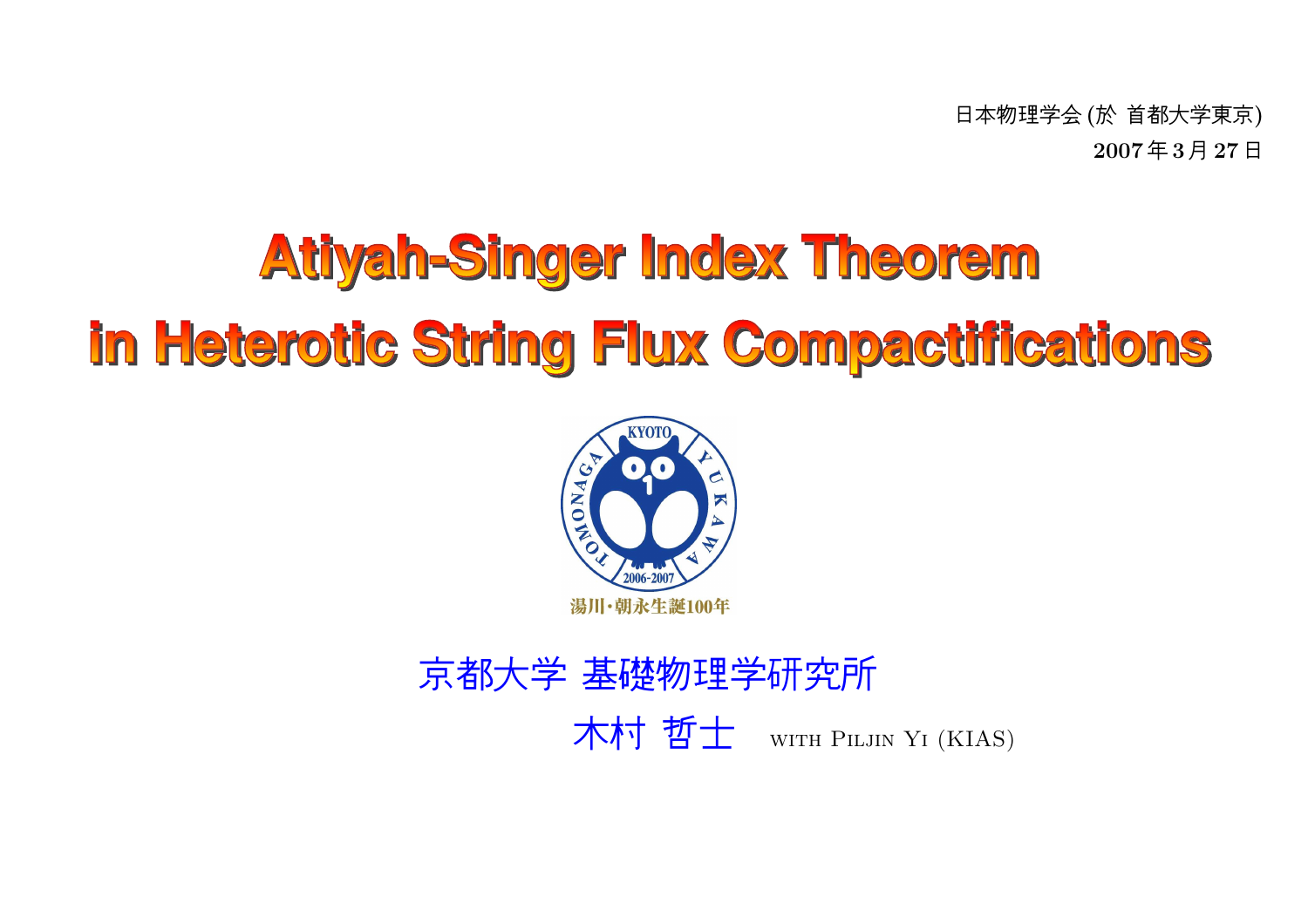What is heterotic string theory?

contains only NS fields :  $g_{MN}, B_{MN}, \Phi$ <br>includes Yang-Mills gauge symmetry :  $E_8 \times E_8$  or  $SO(32)$ <br>realizes anomaly cancellation in a miraculous way

▼ A good issue to understand string dualities at deeper levels

duality:  ${\rm II/CY_3} \leftrightarrow {\rm HE/[K3 \times T^2]}$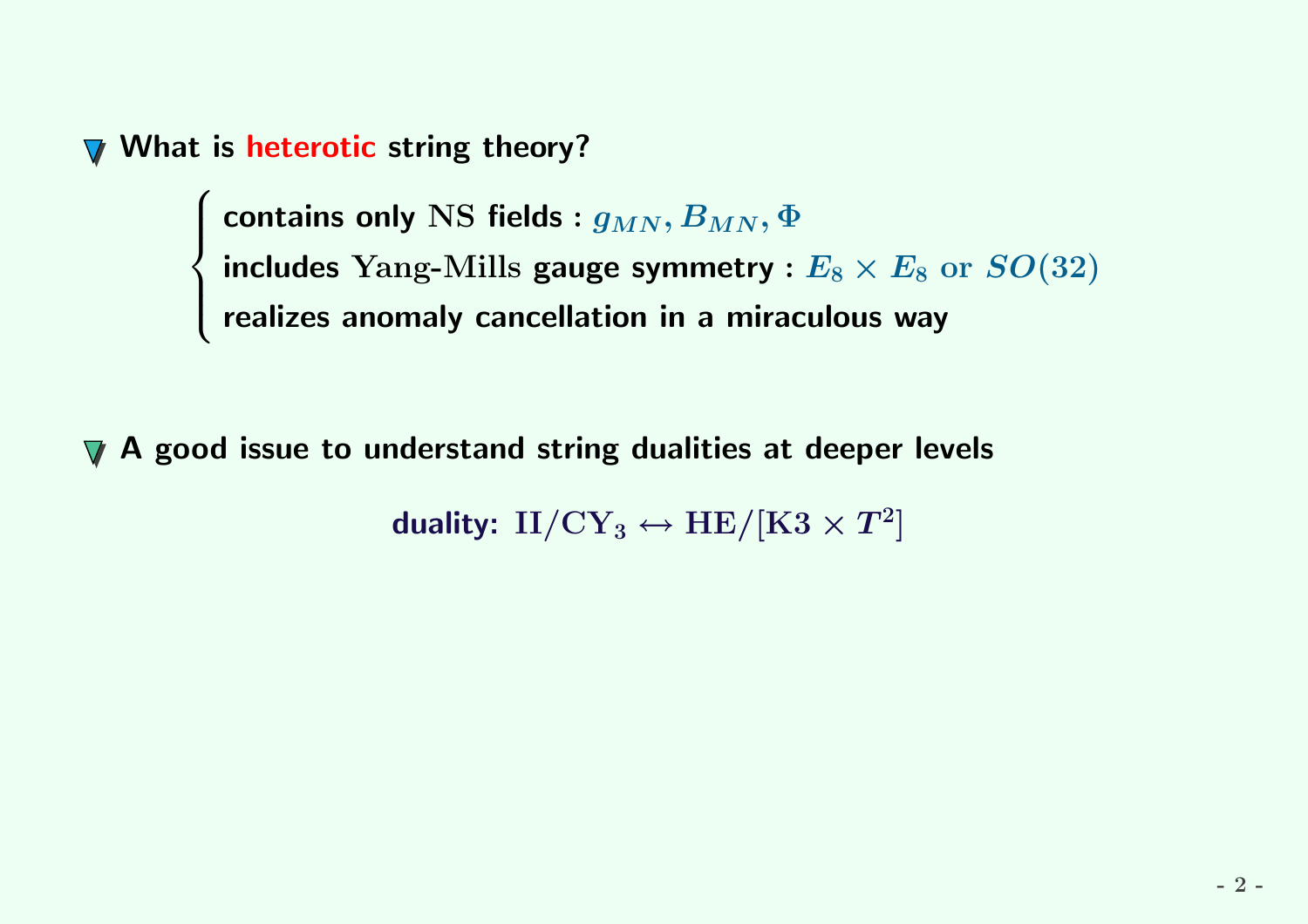

## • Vacuum configuration

 $-$  compactified geometry with  $\bm{SU}(3)$ -structure

## • Investigate low energy effective theory

- $-$  gauge symmetry breaking
- $-$  evaluation of background fields
- $-$  moduli, zero mode equations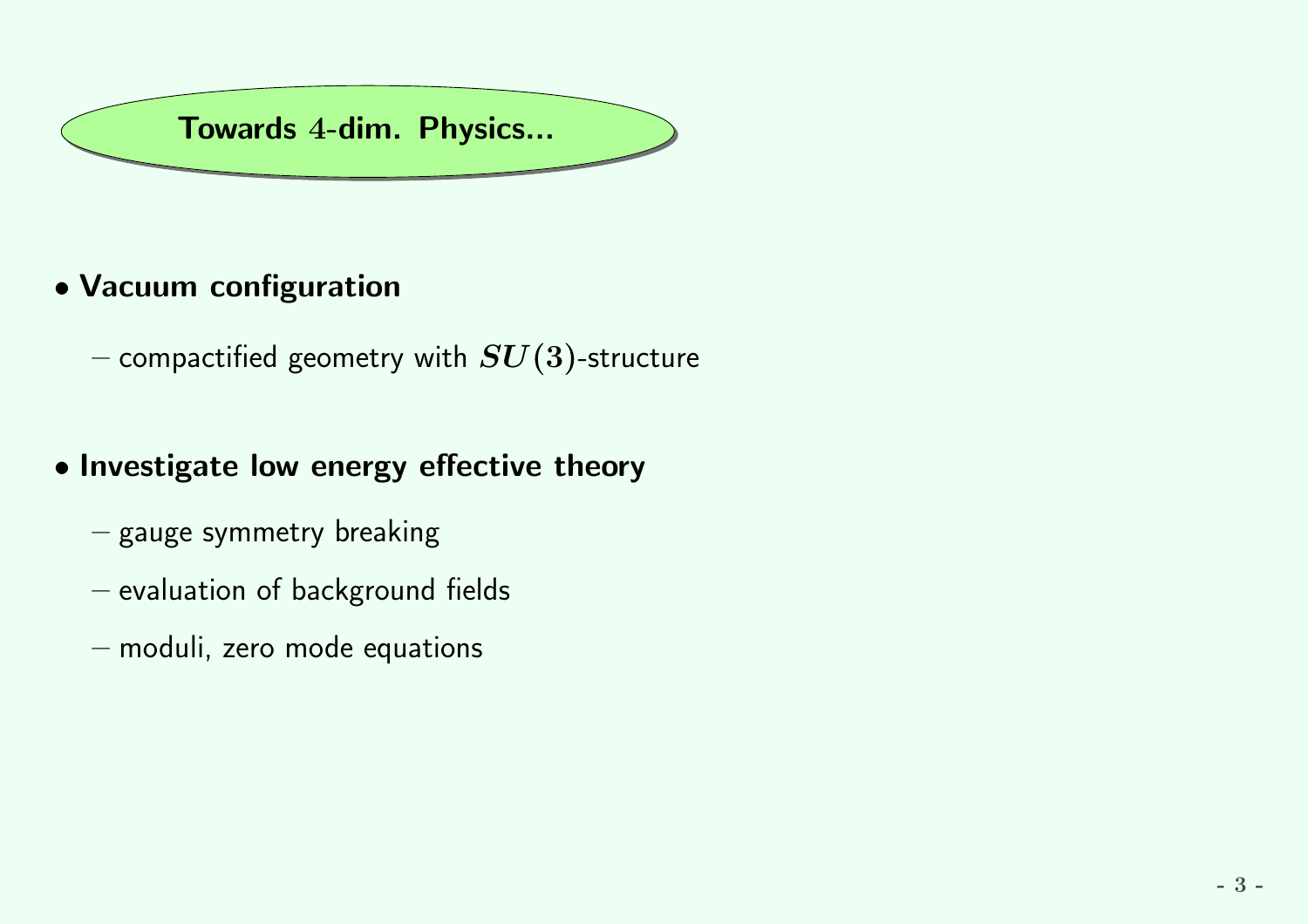Appearing spacetime geometry in Heterotic flux compactification



$$
\begin{array}{lcl} g_{MN} \, \mathrm{d} x^M \mathrm{d} x^N \\ \phantom{\displaystyle \frac{1}{2} } & = & \mathrm{e}^{(\Phi-\widehat{D})/2} \Big( g_{\mu\nu} \, \mathrm{d} x^\mu \mathrm{d} x^\nu + g_{mn} \, \mathrm{d} y^m \mathrm{d} y^n \Big) \end{array}
$$

$$
\begin{array}{lcl} 0 & = & R(g_{\mu\nu}) \\ 0 & = & \mathrm{d}(\mathrm{e}^{-2\Phi}J\wedge J) \end{array}
$$

$$
\mathcal{M}^{3,1} = \text{Minkowski} \& \Phi(y) = \hat{D}(y)
$$

$$
\mathcal{K}_6 = \text{conformally balanced}
$$

Furthermore,  $\mathcal{K}_6$  can be reduced to...

\n if 
$$
\partial_m \Phi = 0
$$
 :  $J \lrcorner dJ = 0$  balanced  
\n if  $H_{mnp}^0 = 0$ ,  $\partial_m \Phi \neq 0$  :  $d(e^{-\Phi}J) = 0$  conformally Kähler  
\n if  $dH = 0$  :  $dH_{mnp} = \partial_m \Phi = 0$  :  $dH_{mnp} = \partial_m \Phi = 0$ .\n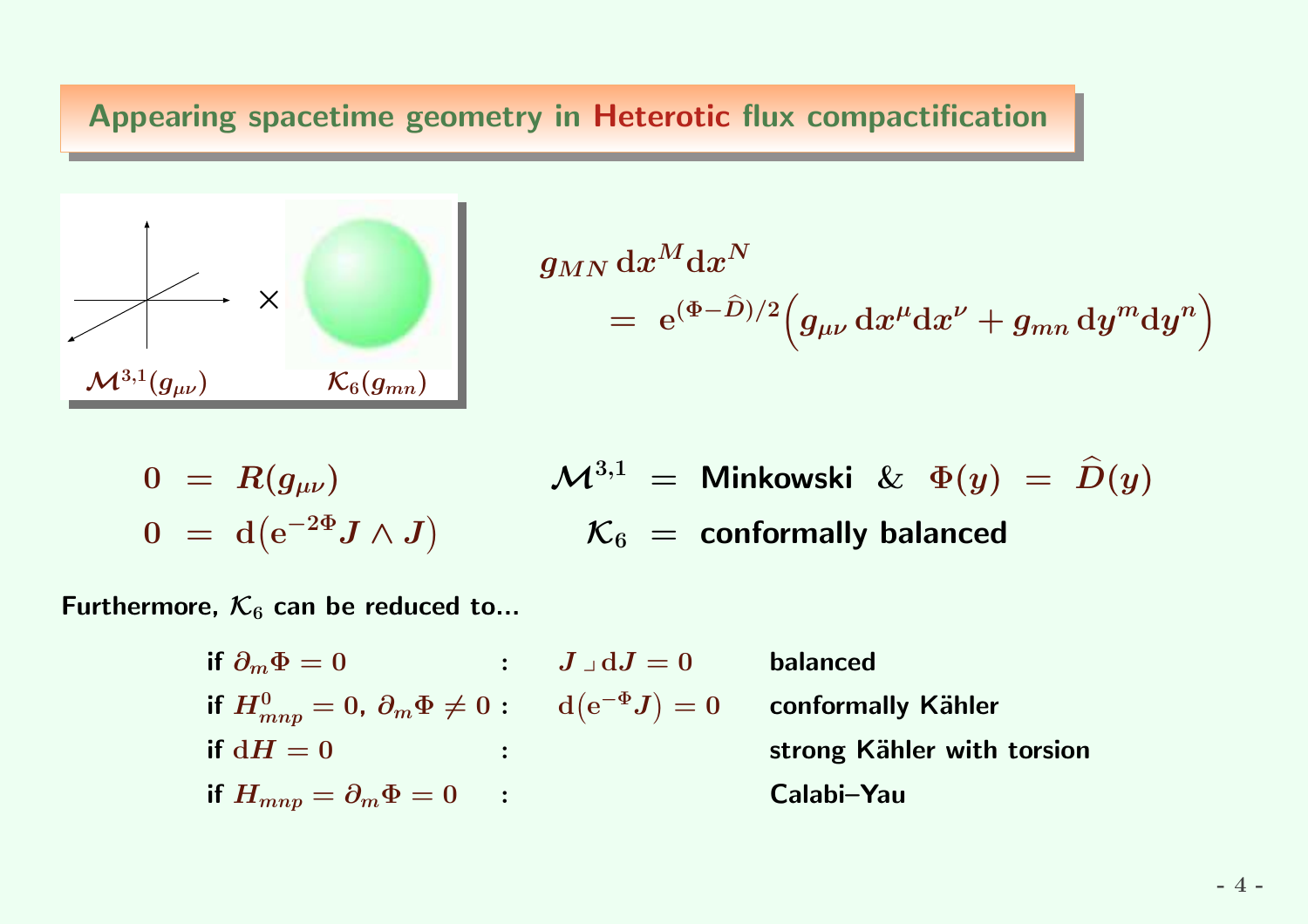#### **Summary of my previous work**

- Vacuum configuration in HETEROTIC STRING FLUX COMPACTIFICATIONS
- No-go theorem on a smooth manifold with  $H\neq 0$ ,  $\mathrm{d} H=0$
- Possibility of smooth compactifications with  $H\neq0$ ,  $\underline{\mathrm{d} H\neq0}$  $\boldsymbol{\nabla}$
- Moduli space of conformally balanced manifolds (??) $\overline{\mathbf{V}}$
- $\#$  of zero modes under the condition  $\mathrm{d} H \neq 0$   $(??)$

### **Necessary to investigate the torsionful geometry itself!**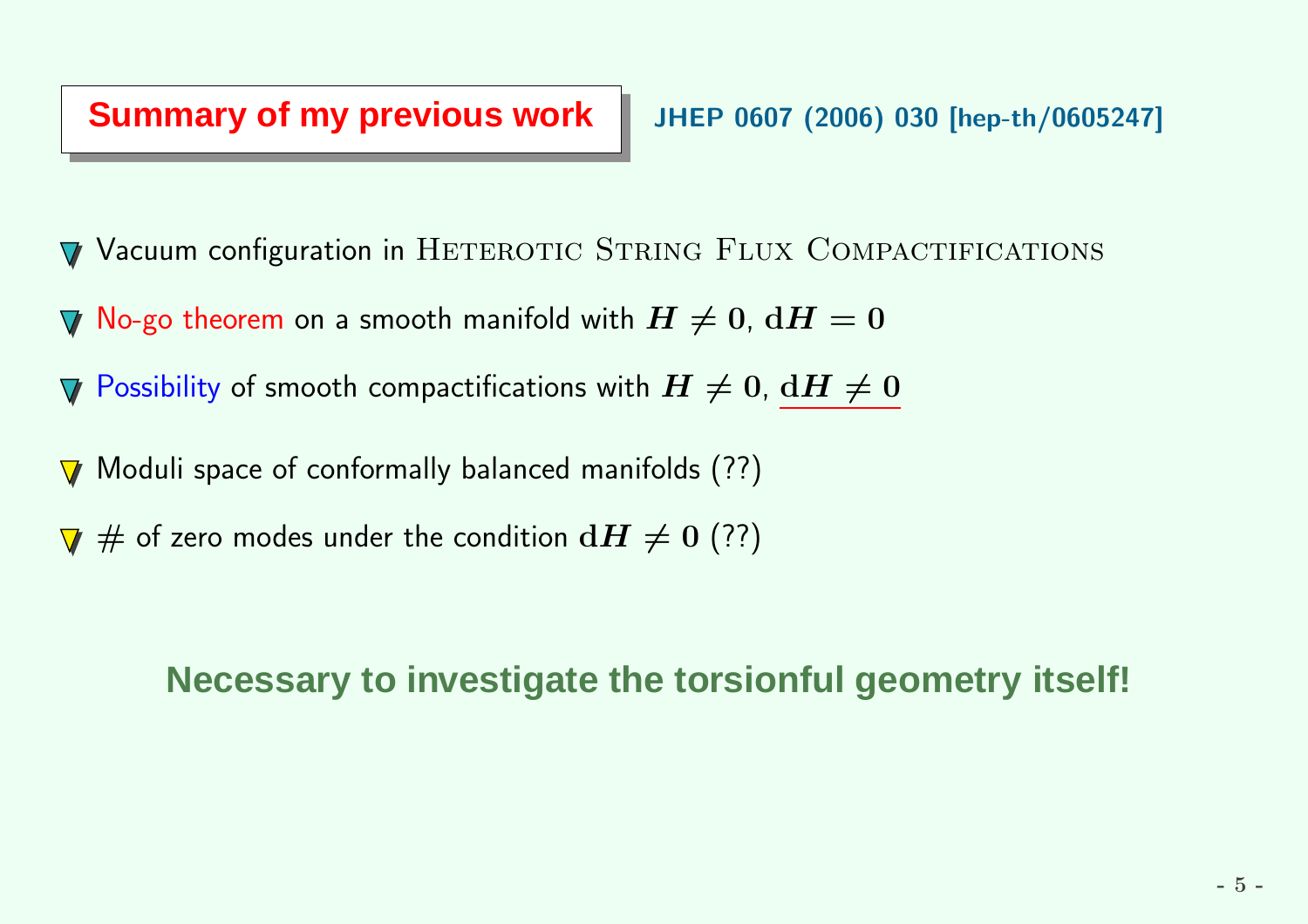#### Moduli space of conformally balanced manifolds

M.Becker, L.-S.Tseng and S.-T.Yau [hep-th/0612290]

There are <sup>a</sup> number of interesting open questions.

• In our analysis we have kept for simplicity the complex structure fixed.It is well known that for Calabi-Yau compactifications the moduli space is <sup>a</sup> directproduct of complex structure and Kähler structure deformations. For non-Kähler manifolds with torsion, this likely is <mark>not</mark> the case and it would be

interesting to allow for <sup>a</sup> simultaneous variation of the complex structure and thehermitian form.

- It would be interesting to analyze the geometry of the moduli space and to determine if powerful tools such as the well known ''special geometry'' of Calabi-Yaucompactifications can be derived in this case.
- Counting techniques for moduli fields need to be developed and we expec<sup>t</sup> that the number of moduli can be characterized in terms of an index or some topologicalinvariants of the manifold.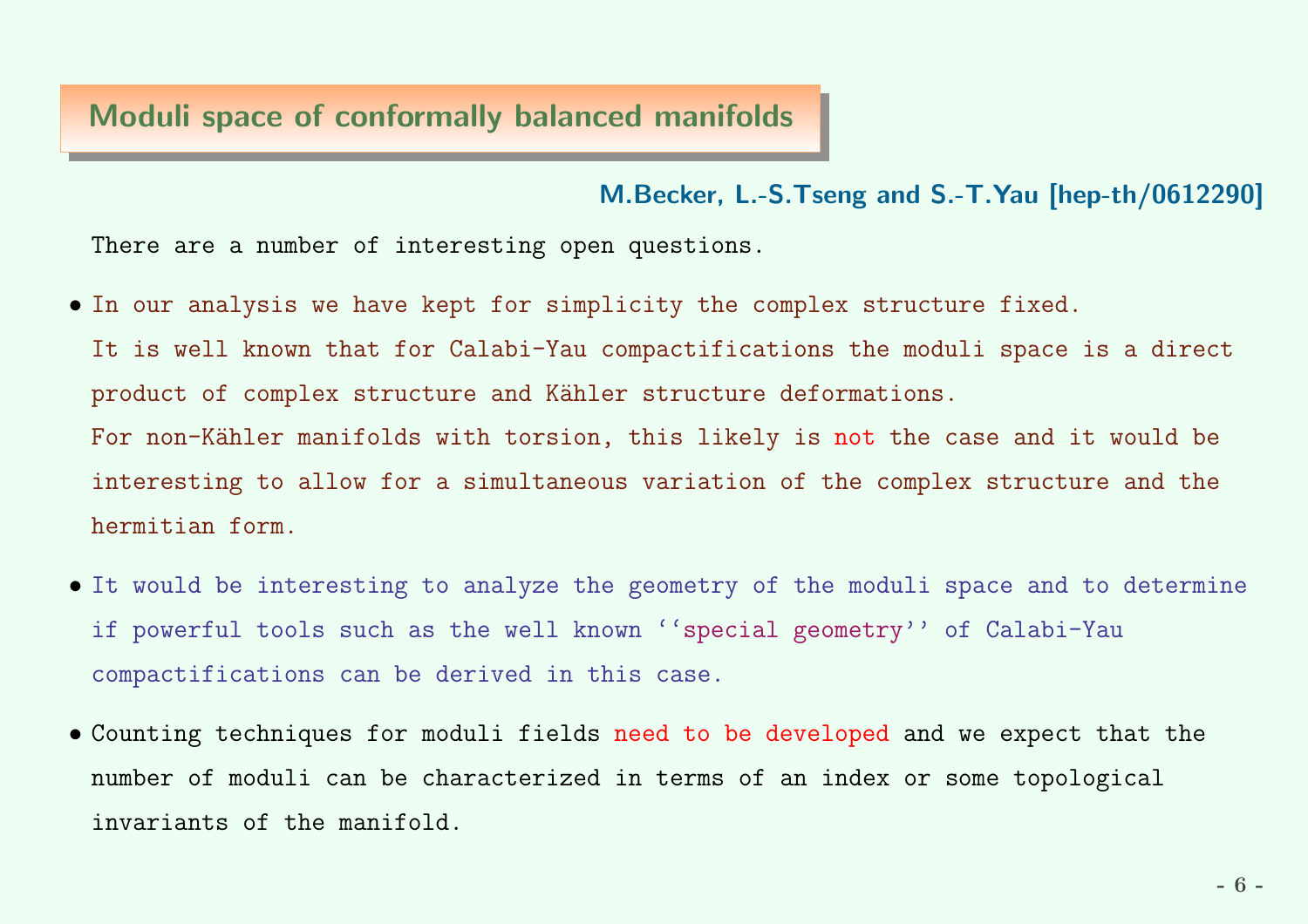

Eq. of motion for gaugino:  $\left[\, \hat{\omega} \equiv \omega - \frac{1}{3}H \,\right]$ 

$$
0 = \not{D}(\omega, A) \chi^0 - \frac{1}{12} H_{mnp} \Gamma^{mnp} \chi^0 \equiv \not{D}(\hat{\omega}, A) \chi^0
$$

 $\text{index } \not\!\!D(\hat{\omega}, A) \ \equiv \ \dim(\ker D_L) - \dim(\ker D_R) \ = \ \text{Tr} \, \Gamma_{(5)} \mathrm{e}^{-\beta \mathscr{R}}$ 

$$
\begin{aligned} \displaystyle \not{\hspace{-.1cm}D}^{2}\;=\;\frac{1}{\sqrt{g}} D_{m}(\omega_{-},A)g^{mn}\sqrt{g}D_{n}(\omega_{-},A)-\frac{1}{4}R(\omega) \\ \displaystyle +\frac{1}{12}H_{mnp}H^{mnp}-\frac{1}{48}(\mathrm{d}H)_{mnpq}\Gamma^{mnpq}+\frac{1}{2}F_{mn}\Gamma^{mn}\end{aligned}
$$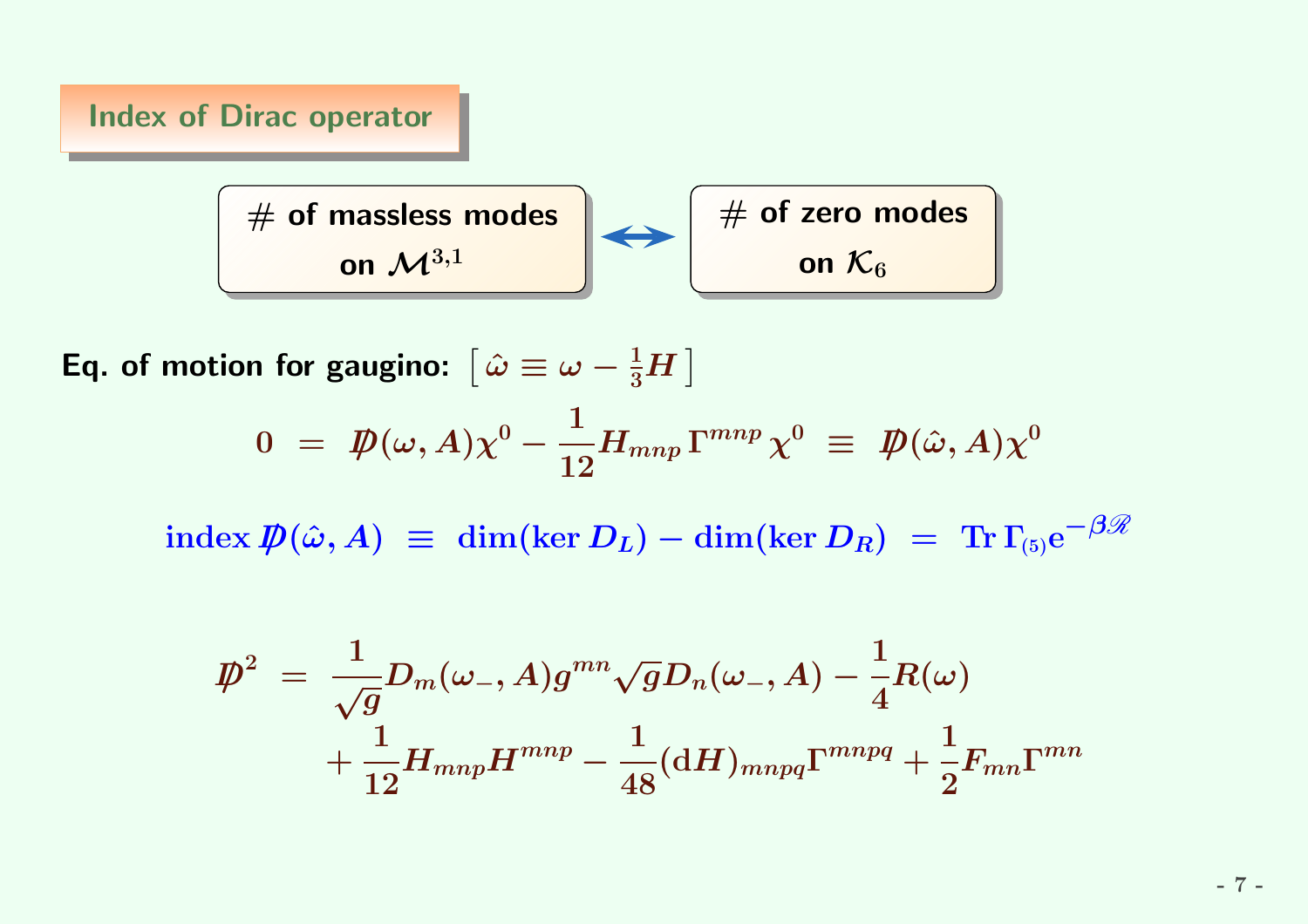# Dirac index on <sup>a</sup> geometry can be computedas Witten index in SUSY quantum mechanics (in path integral formalism).

$$
\Gamma^a \ \rightarrow \ \sqrt{\frac{2}{\hbar}} \, \psi^a(\tau) \ , \qquad -i \hbar \, \partial_m \ \rightarrow \ g^{\frac{1}{4}} \, p_m(\tau) \, g^{-\frac{1}{4}} \ , \qquad \not\!\!D^2 \ \rightarrow \ - \frac{2}{\hbar^2} \mathscr{H}
$$
\n
$$
\mathrm{Tr} \left[ \Gamma_{(5)} \mathrm{e}^{-\beta \mathscr{R}} \right] \ \rightarrow \ \mathrm{Tr} \left[ (-)^{\mathcal{F}} \mathrm{e}^{-\beta \mathscr{H}} \right]
$$

 $\begin{cases} \mathcal{N}=1: \end{cases}$  Dirac genus  $\widehat{\mathcal{A}}(R)$ , Chern character  $\mathrm{ch}(F)$ <br>  $\mathcal{N}=2:$  Euler characteristic  $\chi(\mathcal{M})$ , Hirzebruch sign  $\mathcal{N}= 2$ : Euler characteristic  $\chi(\mathcal{M})$ , Hirzebruch signature  $\sigma(\mathcal{M})$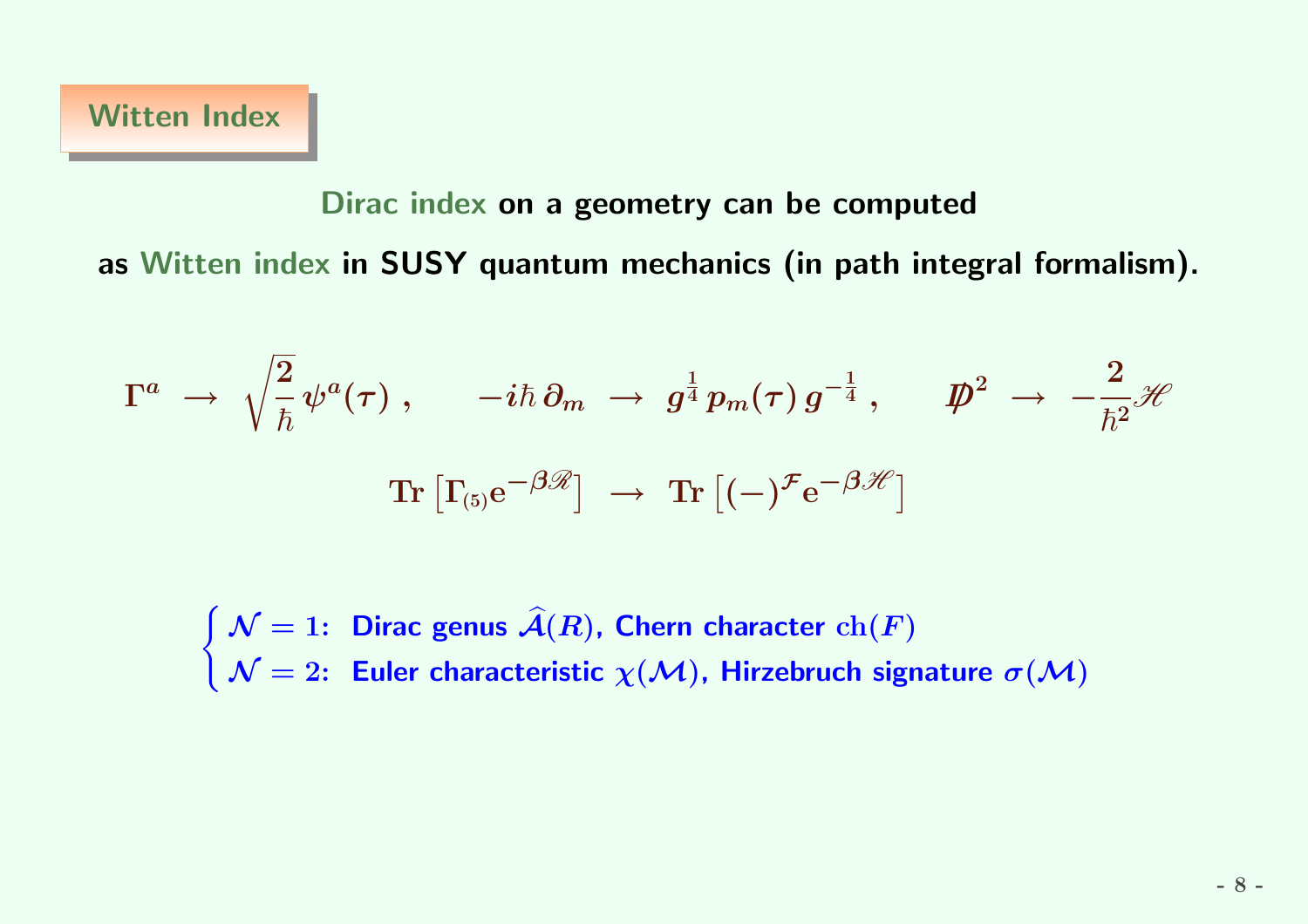#### Results

• Riemann geometry  $(H = 0)$  well-known

 $\bullet$  Strong Kähler with torsion  $({\rm d}H = 0)$  and  $improved$  from the works by S.Yajima et. al.

$$
\begin{array}{cl} \text{index}\ {\displaystyle}\displaystyle{\not}D(\hat{\omega},A)\ =\ \int \exp\left[\displaystyle{\frac{1}{2}}\text{tr}\log\left(\frac{i\mathcal{R}/4\pi}{\sinh(i\mathcal{R}/4\pi)}\right)\right]\text{Tr}_R\exp\left(\displaystyle{\frac{i}{2\pi}}F_2\right)\\ \text{tr}(\mathcal{R}^k)\ =\ \mathcal{R}_{m_1n_1}\mathcal{R}_{m_2n_2}\cdots\mathcal{R}_{m_kn_k}g^{n_1m_2}g^{n_2m_3}\cdots g^{n_km_1}\\ \mathcal{R}_{mn}\ =\ \displaystyle{\frac{1}{2}}\Big\{R_{mnab}(\omega)-2\widetilde{D}_{[m}H_{n]ab}\Big\}e^a\wedge e^b\ ,\hspace{0.5cm}F_2\ =\ \displaystyle{\frac{1}{2}}F_{ab}\,e^a\wedge e^b\ \end{array}
$$

• Conformally balanced  $(H \neq 0, dH \neq 0)$  ... in progress

(cf.) 4-dim. manifold: K.Peeters and A.Waldron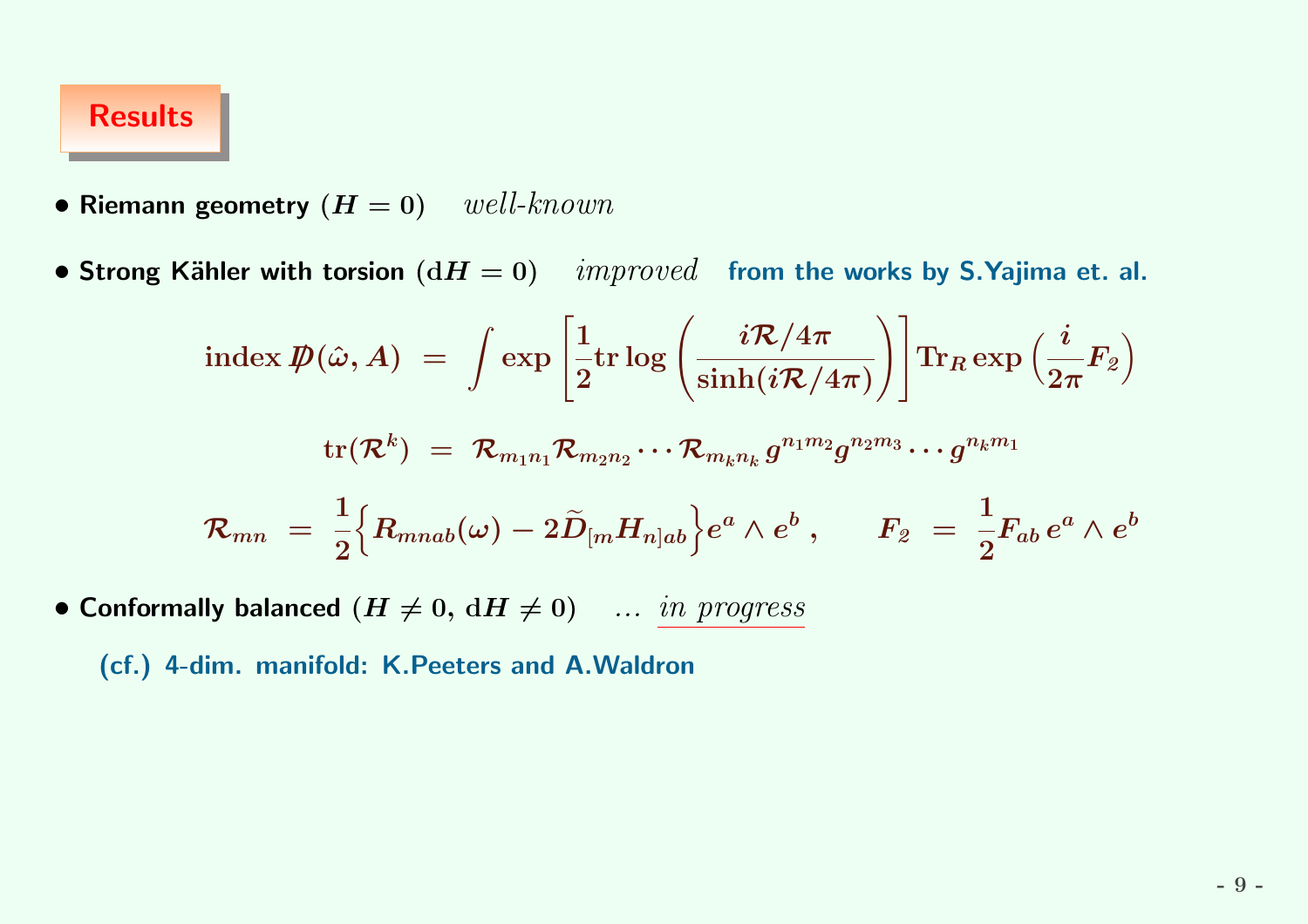Example: Dirac index in 4-dim. strong Kähler with torsion  $(\mathrm{d}H=0)$ 

$$
\text{index } \not \!\! D(\hat{\omega}, A) \; = \; \frac{1}{192\pi^2} \int_{\mathcal{M}_4} \text{tr} \Big\{ R_2(\omega) \wedge R_2(\omega) \Big\} - \frac{1}{8\pi^2} \int_{\mathcal{M}_4} \text{Tr}_R \Big\{ F_2(A) \wedge F_2(A) \Big\} \\ - \frac{1}{8\pi^2} \int_{\mathcal{M}_4} \widetilde{F}_2(\widetilde{H}) \wedge \widetilde{F}_2(\widetilde{H}) + \int_{\mathcal{M}_4} \Big( \text{total derivative terms} \Big)
$$

where

$$
H_{abc} \; \equiv \; - \sqrt{\frac{3}{2}} \, {\cal E}_{abcd} \, {\widetilde H}^d \; , \qquad {\widetilde F}_{ab} ({\widetilde H}) \; \equiv \; \partial_a {\widetilde H}_b - \partial_b {\widetilde H}_a
$$